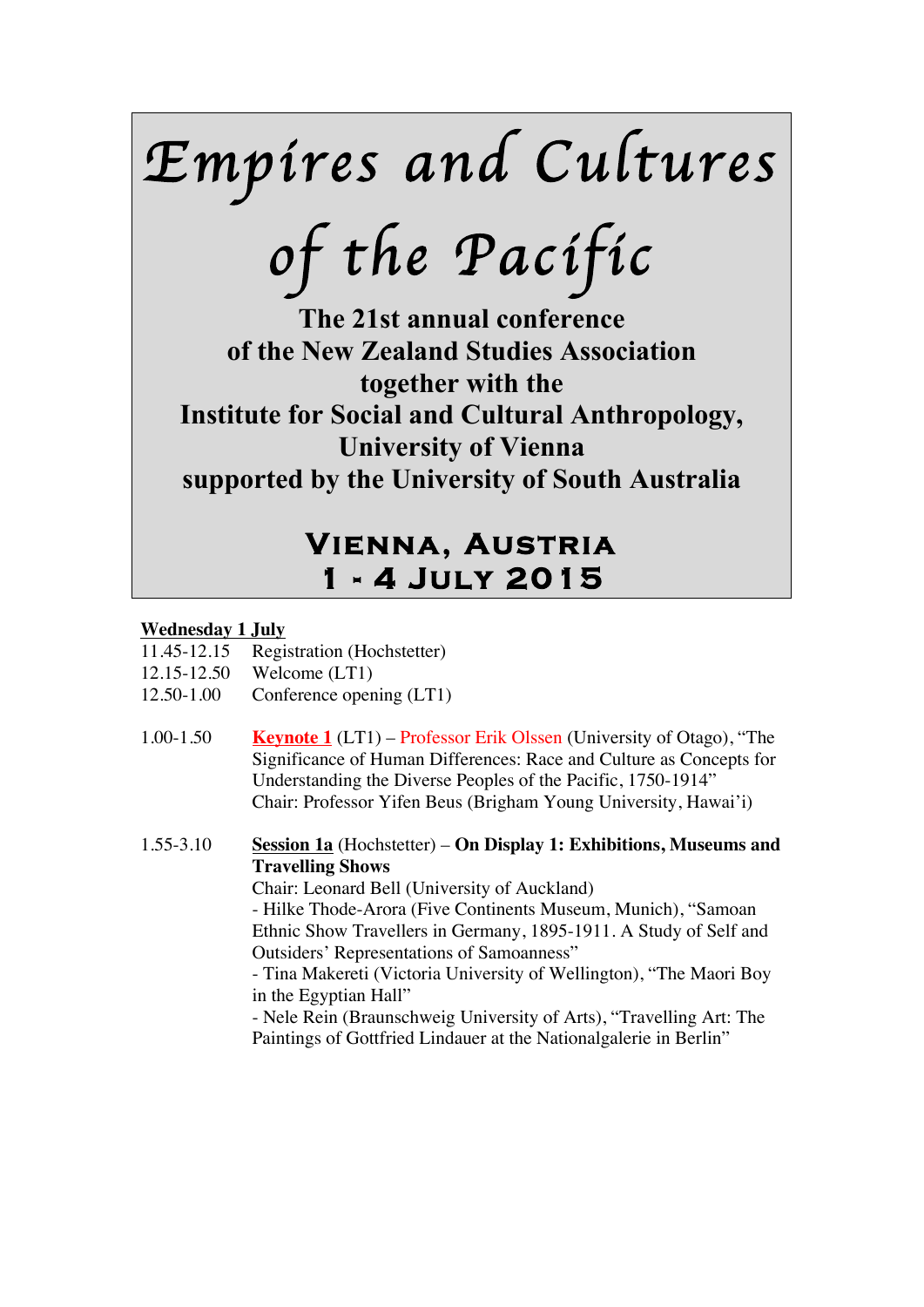### **Session 1b** (Bernatzik) – **New Zealand Popular Cinema**

Chair: Alfio Leotta (Victoria University of Wellington) - Annabel Cooper (University of Otago), "Narrating Colonial Conflict in the Early 1980s: Some Reflections on the Cultural Moment of *Utu* (1983)" - Laura Sedgwick (University of South Australia), "Relocating the Gothic: Old World Set and Costume Design in *Grampire* (1992) and *What We Do in the Shadows* (2014)"

- Andrea Wright (Edge Hill University), "'Vampires Don't Do Dishes': Old Myths, the Modern World, The Fantastic and the Mundane in *What We Do in the Shadows* (2014)"

### **Session 1c** (Pfeiffer) – **Fabrics, Fashion and Art: Maori Garments and Tongan Tapa Cloth**

Chair: Khyla Russell (Otago Polytechnic) - Patricia Wallace (University of Canterbury), "Secrets of the Cards: Stories within Stories" - Tui Emma Gillies (Auckland) and Sulieti Fieme'a Burrows (Auckland), "Reconnecting Tongan Art in Vienna and Vava'u"

- 3.10-3.40 Tea break
- 3.40-4.55 **Session 2a** (Hochstetter) **On Display 2: Collections and Curating** Chair: Conal McCarthy (Victoria University of Wellington) - Georg Schifko (University of Vienna), "The Huia (*Heteralocha acutirostris*) in Zoological and Ethnological Collections from the Austrian Explorer of New Zealand, Andreas Reischek" - Noelle M.K.Y. Kahanu (University of Hawai'i), Moana Nepia (University of Hawai'i), Philipp Schorch (Ludwig-Maximilians-University Munich), "*He Alo a He Alo*/ Kanohi ki te Kanohi/ Face to Face: Close Encounters of the Curatorial Kind"

**Session 2b** (Bernatzik) – **Land: Conservation, Tenure and Value** Chair: Corinne David-Ives (University of Rennes 2) - Keri Mills (University of the South Pacific), "Conservation and Colonisation in New Zealand's National Parks"

- Richard P. Boast (Victoria University of Wellington), "Land Tenure and Constructing the Liberal State: Tenurial Change in New Zealand and the Spanish American Republics in the Nineteenth Century" - Geir Henning Presterudstuen (University of Western Sydney), "The Value of the *Vanua*: The Nexus of People and Land in Fiji's Market Economy"

### **Session 2c** (Pfeiffer) – **New Zealand Music and the Arts**

Chair: Kirsten Moana Thompson (Victoria University Wellington) - Hilary Bracefield (Ulster), "The Dominion Song Books: Influencing a Nation"

- Tony Mitchell (University of Technology Sydney), "Lorde: A Mole in the Mainstream"

- Alfio Leotta (Victoria University of Wellington), "Marinetti Down Under: The Legacy of Futurism in Aotearoa New Zealand"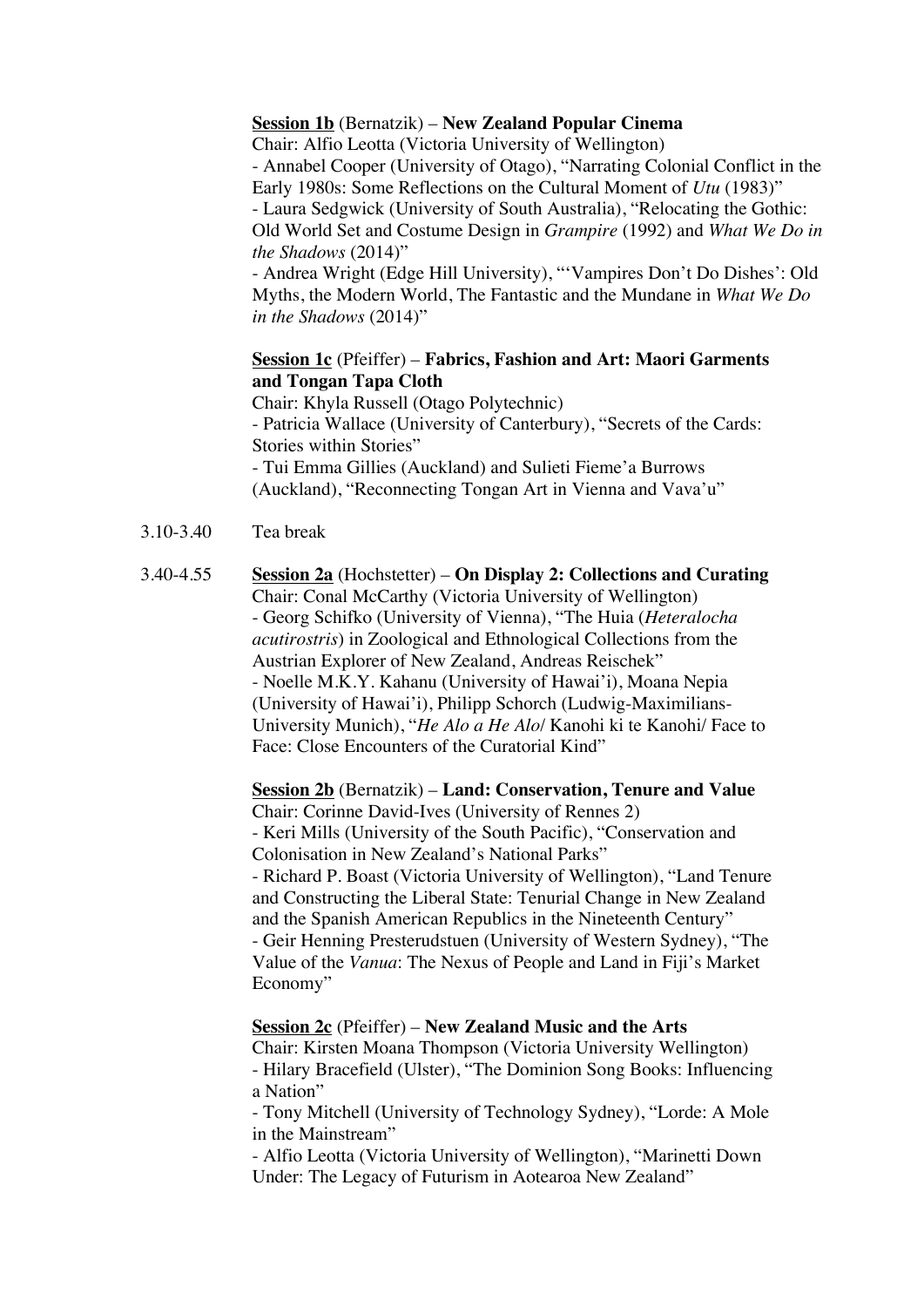- 5.00-5.50 **Keynote 2** (LT1) Associate Professor Leonard Bell (University of Auckland), "Far from Vienna: 'Austrian' Artists and Art Historians in/and New Zealand in the Later Nineteenth-Early Twentieth Centuries: Eugene von Guerard, Gottfried Lindauer Alois Riegl and Richard Sharell (Schacherl)" Chair: Dr Brian McDonnell (Massey University)
- 5.55-6.45 **Keynote 3** (LT1) Dr Max Quanchi (University of the South Pacific), "Photographing Outposts of Empire: Late Nineteenth Century French Photographers in New Caledonia" Chair: Professor Hermann Mückler (University of Vienna)

\_\_\_\_\_\_\_\_\_\_\_\_\_\_\_\_\_\_\_\_\_\_\_\_\_\_\_\_\_\_\_\_\_\_\_\_\_\_\_\_\_\_\_\_\_\_\_\_\_\_\_

### **Thursday 2 July**

| 8.45-9.35  | <b>Keynote 4</b> (LT1) – Professor Paul Tapsell (University of Otago),<br>"Waka Wairua - Imagining an Other Way of Knowing Our Pacific"<br>Chair: Professor Michael Belgrave (Massey University)                                                                                                                                                                                                                                                                                                |
|------------|-------------------------------------------------------------------------------------------------------------------------------------------------------------------------------------------------------------------------------------------------------------------------------------------------------------------------------------------------------------------------------------------------------------------------------------------------------------------------------------------------|
| 9.40-10.30 | <b><u>Session 3a</u></b> (Hochstetter) – Race and Identity in the Pacific<br>Chair: Corinne David-Ives (University of Rennes 2)<br>- Sybil Johnson (Taproot Community Cultural Center) and Sybil<br>Dione Rosado (Benedict College), "Exploring the Social, Political, and<br>Biological Construction of Race in Samoa"<br>- Marc Tabani (CREDO, Aix-Marseille University), "Polynesian<br>Expansionism in the Pre-Colonial History of Tanna Island (South<br>Vanuatu)"                         |
|            | <b>Session 3b</b> (Bernatzik) – New Zealand, Maori and Samoan<br><b>Writers Translated</b><br>Chair: Michaela Moura-Koçoğlu (Florida International University)<br>- Humberto Burcet (Rovira i Virgili University, Tarragona),<br>"Reverberation of a Pacific Wave: The Reception of Maori and<br>Samoan Literatures in Spain"<br>- Valentina Napoli (University of Rome 3), "Cultural Issues in<br>Translating New Zealand Literature into Italian: A Case Study of John<br>Mulgan's Man Alone" |
|            | <b>Session 3c</b> (Pfeiffer) - New Zealand Film Culture<br>Chair: Andrea Wright (Edge Hill University)<br>- David Newman (Simon Fraser University), "The 1928 Select<br>Committee on the New Zealand Cinematograph Films Bill"<br>- Brian McDonnell (Massey University), "Creating New Zealand Film<br>Culture in the Mid-Twentienth Century: John Cowie Reid"                                                                                                                                  |
|            | Session 3d (Heine-Geldern) - The Pacific Ocean and Kaimoana<br>Chair: Keri Mills (University of the South Pacific)<br>- Khyla Russell (Otago Polytechnic), "From the Crest of a Wave"<br>- Maja Zajac (University of Wroclaw), "Challenges to the<br>Conservation and Management of Straddling and Highly Migratory<br>Fish Stocks in the Pacific Ocean"                                                                                                                                        |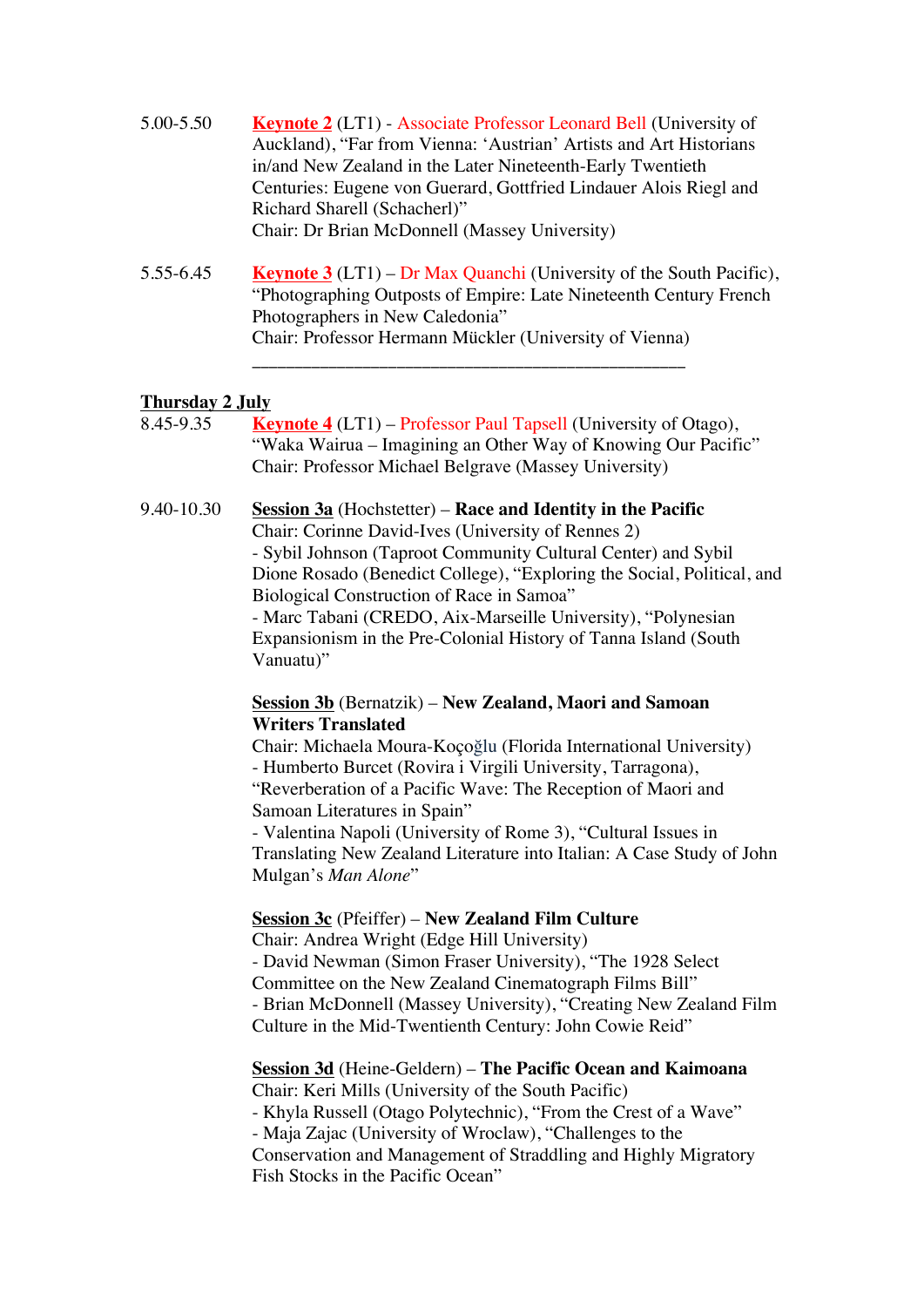### 10.30-10.50 Coffee break

10.50-11.40 **Session 4a** (Hochstetter) – **The First and Second World Wars** Chair: Max Quanchi (University of the South Pacific) - Krzysztof Winkler (Warsaw), "Constitutional Background and the Character of Involvement of New Zealand Units in the World Wars" - Kirsten Moana Thompson (Victoria University of Wellington), "Million Dollar Point: Tourism, Eco-waste and the Detritus of World War II in Vanuatu"

### **Session 4b** (Bernatzik) – **Literary Imaginings of New Zealand and the Pacific**

Chair: Nelly Gillet (University of Technology of Angoulême) - Gerardo Rodriguez-Salas (University of Granada), "Nowheresville: New Zealand and the Communitarian Riddle in Janet Frame's *Living in the Maniototo*"

- John C. Hawley (Santa Clara University), "The Uses to Which Islands are Put"

### **Session 4c** (Pfeiffer) – **Voyaging and the Pacific**

Chair: Rick Feinberg (Kent State University) - Susan Wilson (Royal Drawing School), "Crossing the Pacific in the 1500s: A Brief History of the Manila Galleons" - Jackie Tuaupiki (University of Waikato), "Translating Abstract Messages in a Selection of Maori Waka Karakia (Canoe Incantation) into English"

- 11.45-12.35 **Keynote 5** (LT1) Professor Rainer F. Buschmann (California State University Channel Islands), "The Furor for Unknown Lands: European Imperial Designs on the Eighteenth Century Pacific" Chair: Dr Rognvald Leask (University of Strasbourg)
- 12.40-1.30 **Keynote 6** (LT1) Professor Matt Matsuda (Rutgers University), "Thicker than Water: Blood Lines and Empires" Chair: Dr Rognvald Leask (University of Strasbourg)
- 1.30-2.30 Lunch
- 2.30-3.20 **Session 5a** (Hochstetter) **Cultural Change in the Pacific** Chair: Grant McCall (University of Sydney) - Rick Feinberg (Kent State University), "Taumako as Religious Crossroads" - Geoffrey Hobbis (CREDO, Aix-Marseille University/ Concordia University), "The Oceanic Digital Revolution Today: Experiences, Trends and Challenges"

## **Session 5b** (Bernatzik) – **Moari Museology**

Chair: Hilke Thode-Arora (Five Continents Museum, Munich) - Philipp Schorch (Ludwig-Maximilians-University Munich), Conal McCarthy (Victoria University of Wellington), "Globalising Maori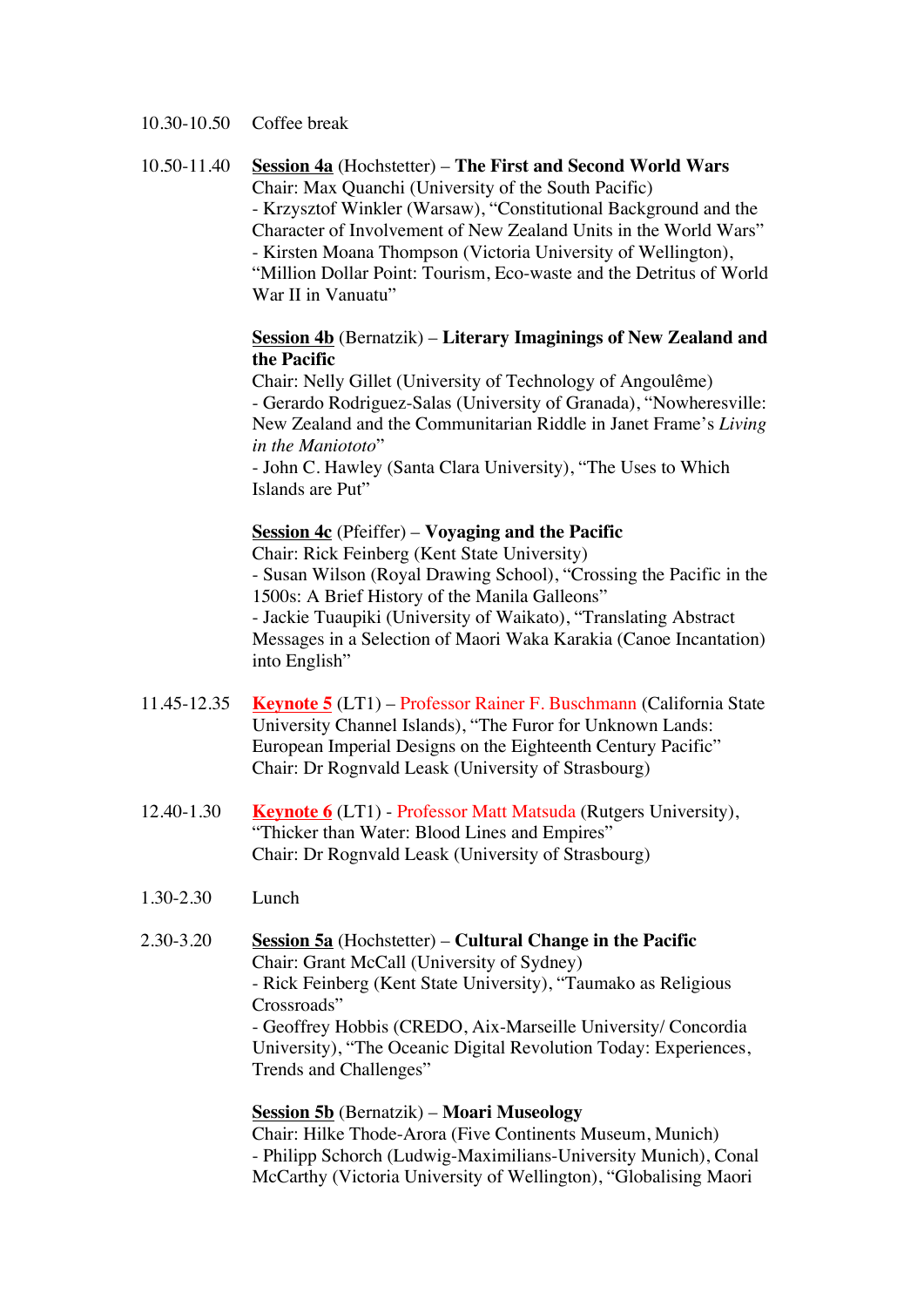Museology: Reconceptualising Engagement, Knowledge and Virtuality through Mana Taonga"

### **Session 5c** (Pfeiffer) – **Intellectuals and Knowledge in New Zealand**

Chair: Brian McDonnell (Massey University) - Michael Belgrave (Massey University), "Empire and Agriculture: Building Massey Agricultural College" - Norman P. Franke (University of Waikato), "'A Relation Between Common Experience and What Lies Beyond': Mimesis and Transcendence in the Portrait Poetry and Poetical Translations of Peter Dane"

### 3.25-4.15 **Session 6a** (Hochstetter) – **Representing Maori and Pacific Island Cultures: Travel Guidebooks and Foreign Textbooks**

Chair: Jennie Wagner (University of South Australia) - Alessandra De Marco (University of Calabria), "Hongi, Hangi, Haka, Moko. Linguistic Representations of Maori Culture in Mainstream Travel Guidebooks"

- Matthias Kowasch (University of Bremen) and Péter Bagoly-Simó (Humboldt University Berlin), "Representations of Pacific Island Countries in German and French Textbooks"

### **Session 6b** (Bernatzik) – **Migrants in New Zealand**

Chair: Hugo Bühren (Dortmund)

- Daniel Davy (Ave Maria University), "'Myriads of the Chinese Empire': Diaspora, Race and Nationalism on the New Zealand Gold Fields"

- Paola Della Valle (University of Turin), "Emigration and Empire: Literary Representations of Italian Emigrants in New Zealand"

### **Session 6c** (Pfeiffer) – **Gender and Trauma in Indigenous Literature**

Chair: Susan Najita (University of Michigan, Ann Arbor) - Michaela Moura-Koçoğlu (Florida International University), "Telling the Terror to Heal the Trauma: Gendered Experiences of Empire in Native Pacific Literature"

- Maria Preethi Srinivasan (University of Madras), "'Caste' and Empire in Australia: Insights from Aboriginal Life Writing"

### **Session 6d** (Heine-Geldern) – **New Zealand, the Pacific & Foreign Policy**

Chair: Przemyslaw Biskup (University of Warsaw) - Iati Iati (University of Otago), "New Zealand Foreign Policy in the Pacific: Has it Changed Over the Past 25 Years?"

- Joanna Siekiera (University of Wroclaw), "New Zealand Empire Building: A Legal Approach"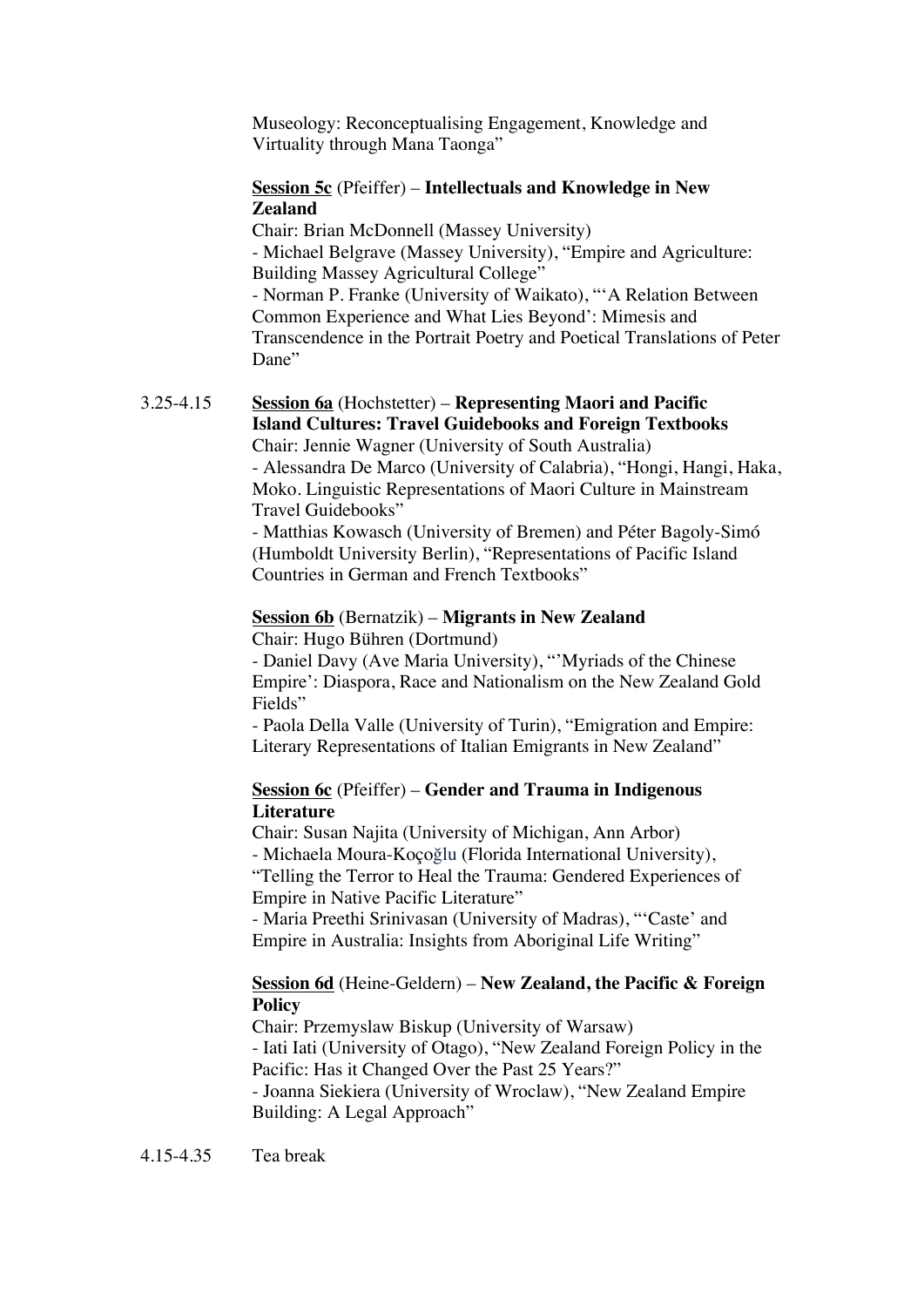4.35-5.25 **Keynote 7** (LT1) – Professor Dominic Alessio (Richmond, The American International University in London), "'The Island of Thieves': Rethinking Empire and the United States in a South Pacific Context" Chair: Associate Professor Ian Conrich (University of South Australia)

\_\_\_\_\_\_\_\_\_\_\_\_\_\_\_\_\_\_\_\_\_\_\_\_\_\_\_\_\_\_\_\_\_\_\_\_\_\_\_\_\_\_\_\_\_\_\_\_\_\_\_

- 5.30-6.30 **NZSA AGM** (LT1)
- 7.15-8.15 Reception at the Natural History Museum
- 8.15-8.45 Museum tour

### **Friday 3 July**

8.30-9.20 **Keynote 8** (LT1) – Professor Hermann Mückler (University of Vienna), "Walter Knoche, the Chilean Easter Island Expedition 1911, and the Book *Die Osterinsel*" Chair: Associate Professor Grant McCall (University of Sydney) 9.25-10.40 **Session 7a** (Hochstetter) **– Empires of the Pacific** Chair: Matt Matsuda (Rutgers University) - Rognvald Leask (University of Strasbourg), "Talking Up the Empire? The Conversations and Speeches of Richard Seddon During his Tour of the South Sea Islands in 1900" - Przemyslaw Biskup (University of Warsaw), "The Polish Impact on the British and Russian Empire-Building Projects within the Pacific Region, 1830-1930" - Corinne David-Ives (University of Rennes 2), "Autonomy, Indigeneity, Citizenship: The Unfinished Business of Decolonisation in the French South Pacific" **Session 7b** (Bernatzik) – **Easter Island: Fact and Fiction** Chair: Dominic Alessio (Richmond, The American International University in London) - Grant McCall (University of Sydney), "'The Loneliest Englishman in the World': 'H.P.' Edmunds Creates Rapanui" - Ian Conrich (University of South Australia), "Heroes and Villains: The Popular Depictions of Adventurers and Archaeologists on Easter Island" - Adam Crowther (Derby), "Myths of Easter Island and the Conventions of Film Genre: The Films *Sky Pirates* (1986) and *Les Soleils de L'Ile de Pâques* (1972)" **Session 7c** (Pfeiffer) – **Maori History, Culture and Economy**  Chair: Patricia Wallace (University of Canterbury) - Martin Fisher (University of Canterbury), "Apologies and Empire: Treaty Settlements in Aotearoa/ New Zealand - Manuka Henare (University of Auckland) "The Maori Economy" - Sergei V. Rjabchikov (Krasnodar, Russia), "Tama-nui-te-ra,

Tangaroa, Tane, Whiro: Remarks on the Maori Pantheon"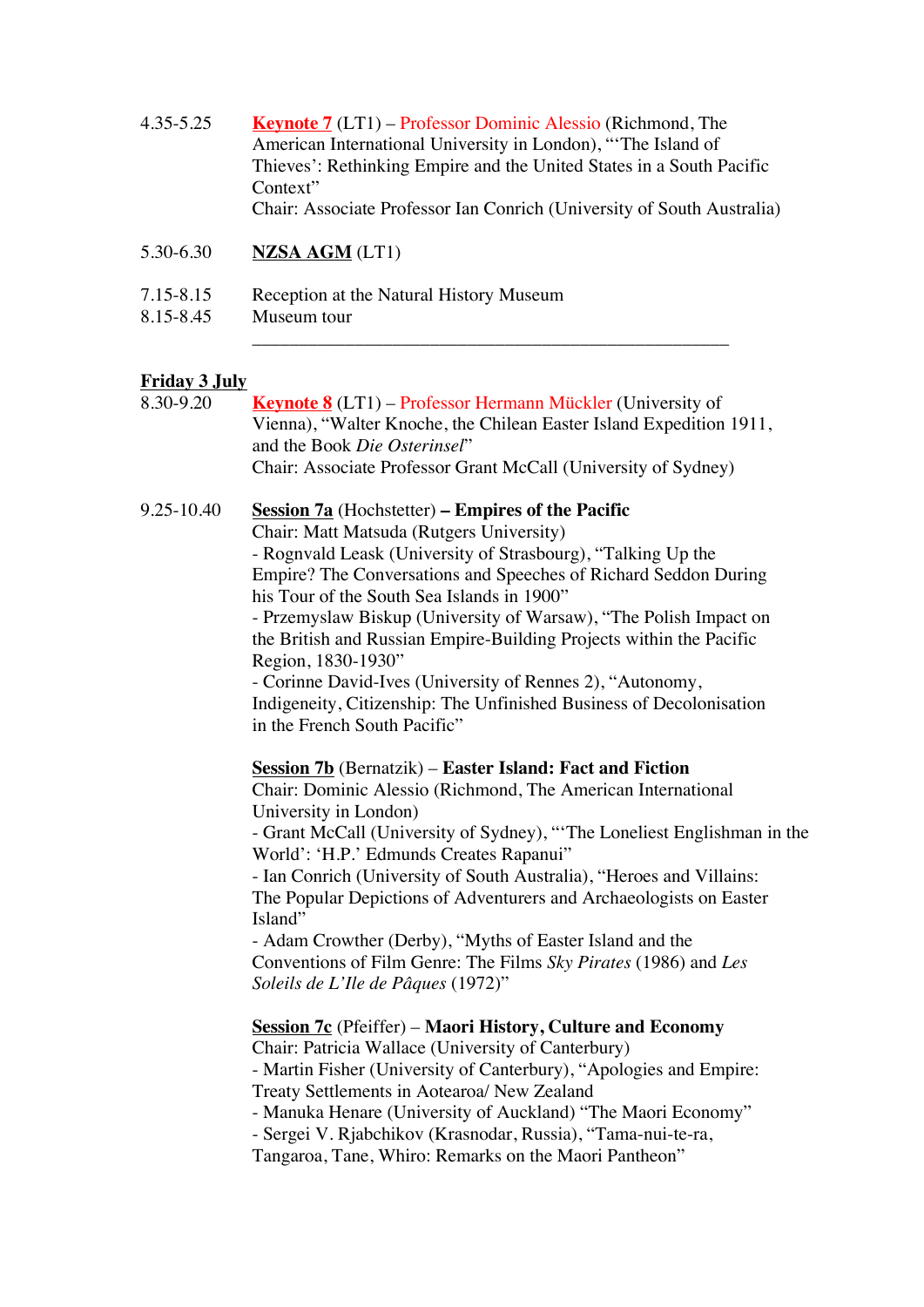|             | 10.40-10.55 Coffee break                                                                                                                                                                                      |
|-------------|---------------------------------------------------------------------------------------------------------------------------------------------------------------------------------------------------------------|
| 10.55-11.45 | <b>Keynote 9</b> (LT1) – Associate Professor Susan Najita (University of<br>Michigan, Ann Arbor), "Re-Weaving Pacific Worlds: Genea-logics"<br>Chair: Dr Nelly Gillet (University of Technology of Angoulême) |
| 11.50-12.40 | <b>Keynote 10</b> (LT1) – Sia Figiel, "Pua and Daffodils: Weaving the Ula<br>in Postcolonial Pacific Literature"<br>Chair: Dr Michaela Moura-Koçoğlu (Florida International University)                       |
| 12.40-1.40  | Lunch                                                                                                                                                                                                         |
| 2.30-4.00   | Boat trip on the Danube                                                                                                                                                                                       |
| 4.30        | Kunst Haus Wien, Museum Hundertwasser                                                                                                                                                                         |
| 6.30        | Conference dinner                                                                                                                                                                                             |
|             |                                                                                                                                                                                                               |

### **Saturday 4 July**

| 8.45-9.35       | <b>Keynote 11</b> (LT1) – John F. Wilson, "Developing Democracy in the<br>Pacific: Two Case Studies"                                                                                                                                                                                                                                                                                                                                                                                                                                                                                                                                  |
|-----------------|---------------------------------------------------------------------------------------------------------------------------------------------------------------------------------------------------------------------------------------------------------------------------------------------------------------------------------------------------------------------------------------------------------------------------------------------------------------------------------------------------------------------------------------------------------------------------------------------------------------------------------------|
|                 | Chair: Professor Hermann Mückler (University of Vienna)                                                                                                                                                                                                                                                                                                                                                                                                                                                                                                                                                                               |
| 9.40-10.30      | <b>Keynote 12</b> (LT1) – Associate Professor Sei Kosugi (University of Osaka),<br>"Empires, Cultures and Memories: Lemi Ponifasio's Planetary Imagination<br>and Performing Arts in Oceania"<br>Chair: Dr Andrea Wright (Edge Hill University)                                                                                                                                                                                                                                                                                                                                                                                       |
| $10.30 - 10.50$ | Coffee break                                                                                                                                                                                                                                                                                                                                                                                                                                                                                                                                                                                                                          |
| 10.50-12.25     | <b><u>Session 9a</u></b> (Hochstetter) – <b>History and Memory</b><br>Chair: Tony Mitchell (University of Technology Sydney)<br>- Tom Aitken (Gladstone's Library), "Christchurch and New<br>Zealand's Self Consciousness in the Mid 1950s"<br>- David Sweet (University of South Australia), "A Shoebox of<br>Memories, Nostalgia and Legacies"<br>- Donna Banicevich Gera (Whitireia New Zealand), "Memory, Film<br>and Public Space"<br>- Harald Werber (University of Salzburg). "'Why Should Fijians Care<br>for Kiribati History?' Concerns of a European Teaching History in the<br>South Pacific - An Outsider's Perspective" |
|                 | <b>Session 9b</b> (Bernatzik) Storytelling in Oceania<br>Chair: Susan Najita (University of Michigan, Ann Arbor)<br>- Nelly Gillet (University of Technology of Angoulême), "Epeli<br>Hau'ofa's Heritage: An Ocean of Metaphors"<br>- Yifen Beus (Brigham Young University, Hawai'i), "The Time-Space<br>Architecture of Pacific Indigenous Cinema: Some Observations of<br>'Continuity' at Work"                                                                                                                                                                                                                                     |